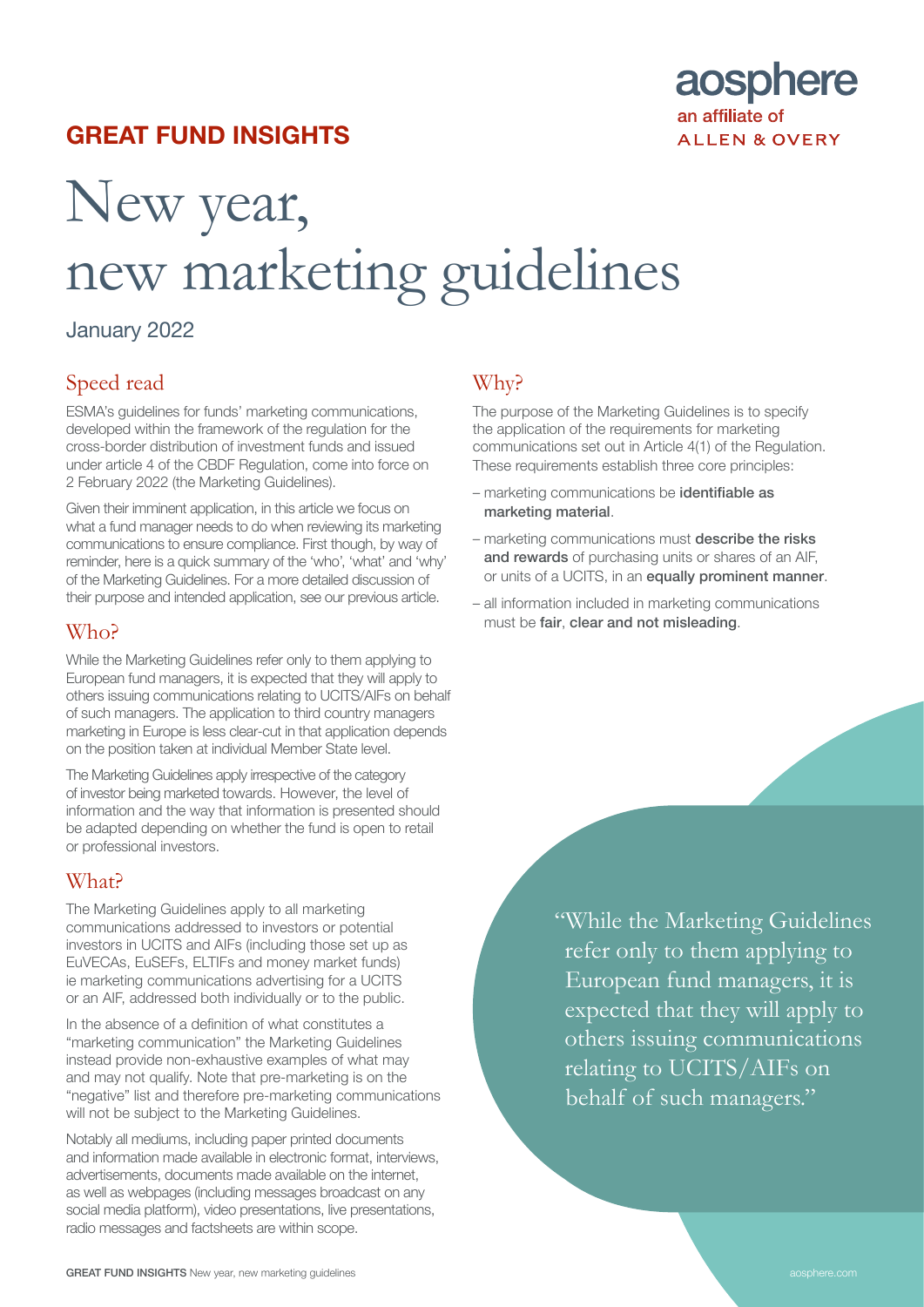#### Key takeaways on content requirements

Unlike many EU documents, the Marketing Guidelines are relatively short (10 - 11 pages). We therefore recommend that firms read them in their entirety. Click [here](https://www.esma.europa.eu/sites/default/files/library/esma34-45-1272_guidelines_on_marketing_communications.pdf) to access a copy. Below we set out a summary of some of the key ways to address the requirements contained in the Marketing Guidelines.

#### Marketing purpose

– Do the marketing materials make it clear that they have a purely marketing purpose, are not contractually binding and are not sufficient to take an investment decision?

Prominent use of the terms "Marketing communication" (even when this is preceded with a # on social media) can help satisfy this requirement.

– Include appropriate disclaimer language, such as the following:

"*This is a marketing communication. Please refer to the [prospectus of the [UCITS/ AIF/EuSEF/EuVECA]/ Information document of the [AIF/EuSEF/EuVECA]*  and to the [KIID/KID] before making any final *investment decisions."*

Note that where the medium does not allow for the above, a shorter disclaimer can be used such as "Marketing communication" or #MarketingCommunication.

Consider carefully where this disclaimer is displayed. In particular, in the case of a video presentation, it should be embedded in the video (not just at the end).

– Avoid excessive cross-reference to legal or regulatory provisions, unless appropriate.

## Proportionate

The information included in a marketing communication should be proportionate to the size and format of the communication.

## **Costs**

- An explanation to allow investors to understand the impact of costs on the amount of the investment and on expected returns should be included.
- Where any part of the total costs is to be paid in a foreign currency, the marketing communication should include a warning re currency and exchange rate fluctuations.

## Risks and rewards

– Are the descriptions of the risks and rewards of the promoted fund disclosed in an equally prominent manner?

Consider the following:

- The risks and rewards of the fund should be equally prominent in relation to the presentation and the format of the description. The use of a two-column table or lists on a single page is cited as a good example of presentation in an equally prominent manner.
- Avoid small print, illegible font types and footnote references when disclosing risks.
- Risks and rewards should be detailed at the same level or one immediately after the other.
- The disclosure of the risk profile of the promoted fund should refer to at least the relevant risks mentioned in other key documents and should have the same risk classification as included in the KID or KIID.
- The representation of a ranking can only be based on similar funds in terms of investment policy and risk/rewards profile.

"It is necessary to consider the level of information and presentation, depending on whether the fund is 'open' to retail investors."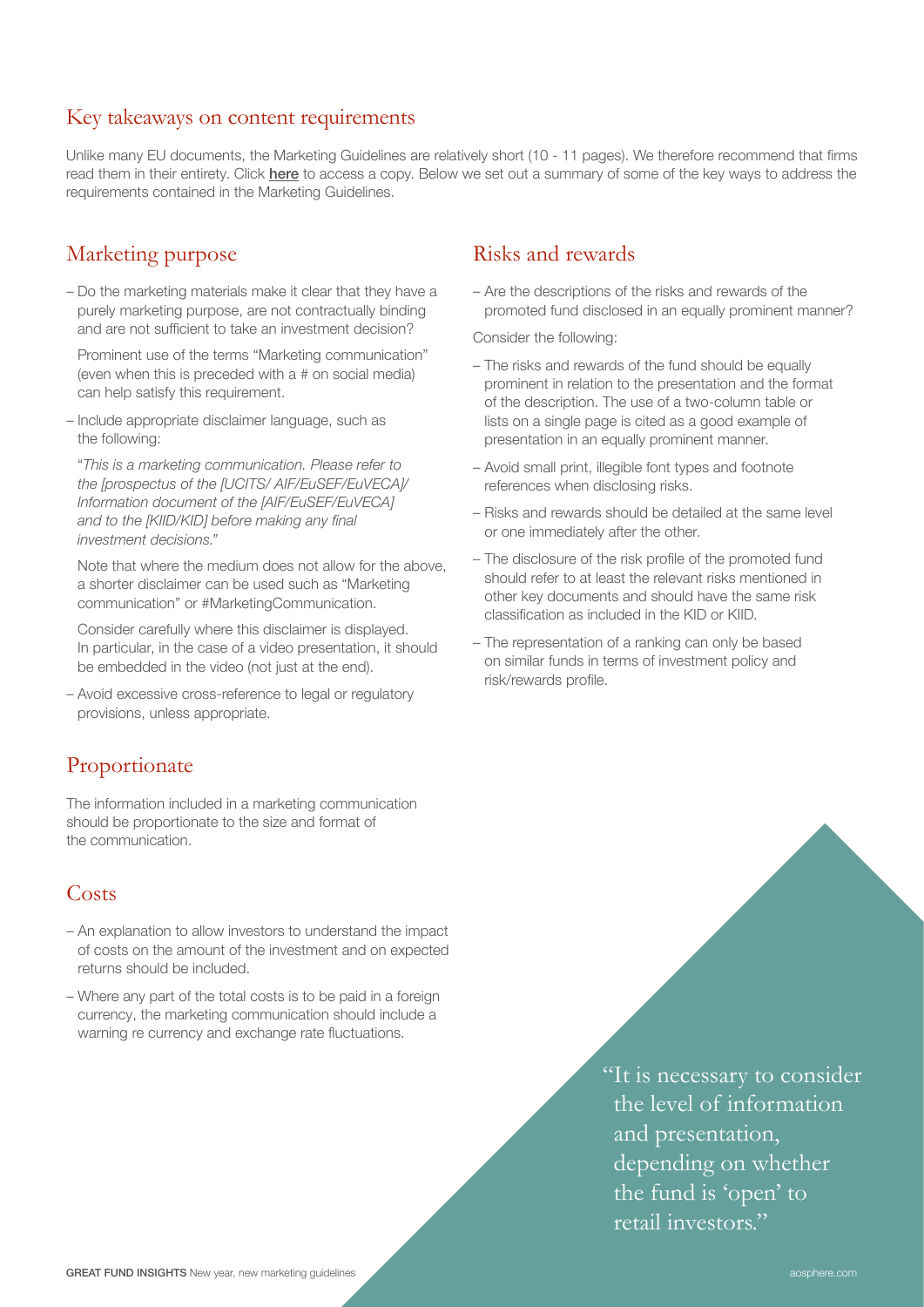#### Marketing purpose

- It is necessary to consider the level of information and presentation thereof depending on whether the fund is "open" to retail investors. This could be an issue for funds primarily directed at professional investors but which technically could admit retail investors.
- Where the fund is open to retail investors, the marketing communication should refrain from using excessively technical wording, provide an explanation of the terminology used, and ensure communication of the information can be easily read.
- Use objective and verifiable sources for all statements, and quote the sources.
- Actively managed funds should say they are active or actively managed, and passive funds should say they are passive or passively managed in order to make this clear to investors.
- Information on features of the investment should be kept up to date and describe them accurately.
- Comparisons with other funds should be limited to funds characterised by a similar investment policy and similar risks and rewards profile unless an explanation on the differences is included.

### Past and future performance

The Marketing Guidelines include detailed guidance on how information on past performance and expected future performance should be presented. Time periods for disclosure requirements and sample statements are just some of the specifics included. Care is required here, particularly in determining whether a five or 10 year reference period applies.

### Sustainability-related aspects

When a marketing communication refers to sustainability-related aspects of the investment in the promoted fund the following should be borne in mind:

- Is the information consistent with that in the legal and regulatory documents of the fund?
- The information on sustainability-related aspects should not outweigh the extent to which the investment strategy integrates sustainability-related characteristics or objectives.
- Do the marketing communications indicate that the decision to invest in the fund should take into account all the characteristics or objectives of the promoted fund?

### Language

The marketing communication should be written in the official language (or one of the official languages) of the Member State where the fund is distributed (or another language accepted by the NCA of such Member State). In practice, this requirement could be potentially quite burdensome.

### Social media

Social media posts should be as neutral as possible and can link to a webpage with marketing materials/information documents of the fund on it.

> "Firms will need to put in place procedures to ensure that they are able to track any changes across all documents relating to a particular fund."